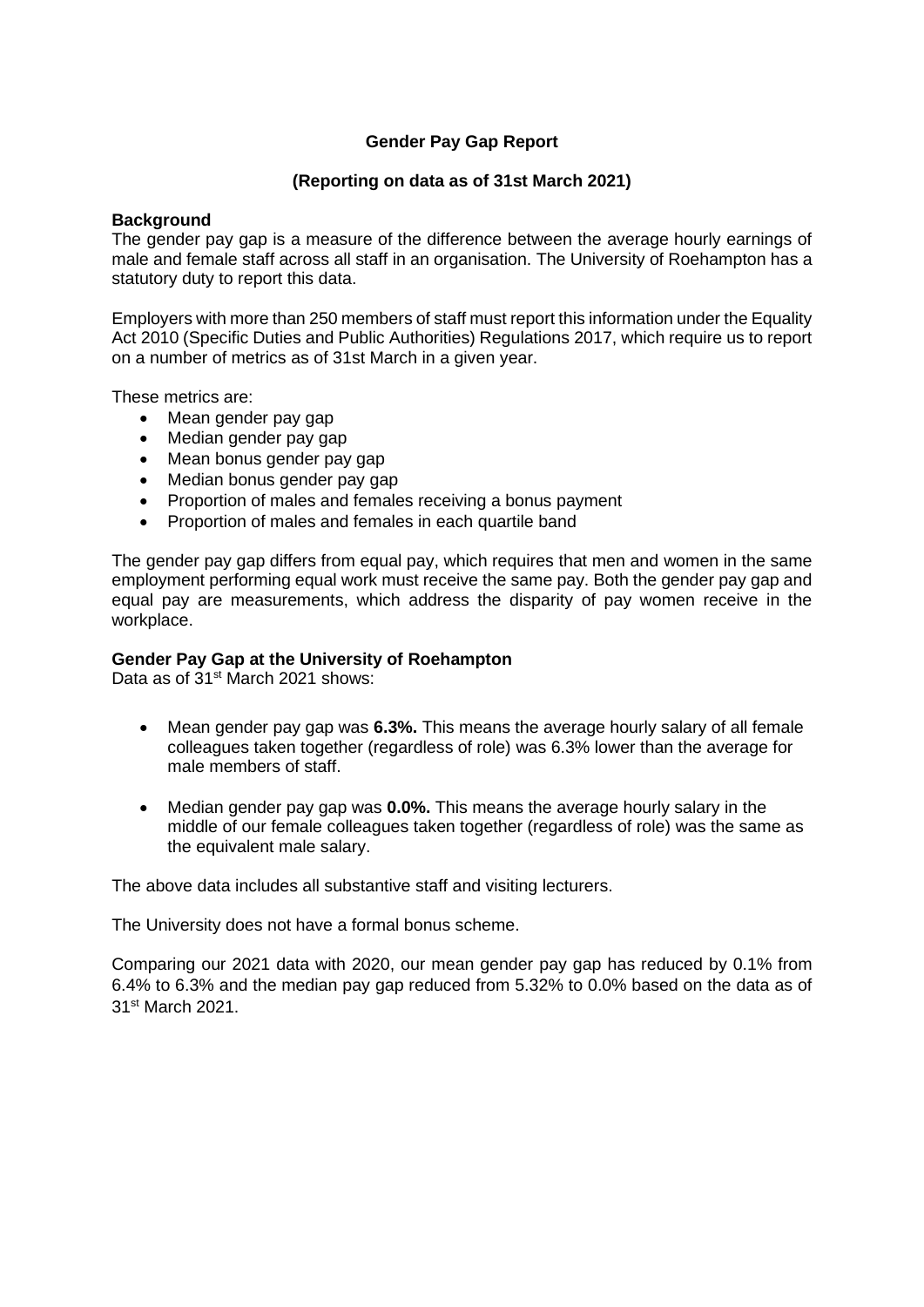The University has undertaken work in recent years to support reducing the gender pay gap. The data as of 31<sup>st</sup> March 2021 informing that the median gender pay gap was 0.0% supports the work the university has been undertaking. However, how the gender pay gap is determined is a "blunt instrument" and it should be noted a number of senior male personnel have left the university recently. Therefore, although this years' data supports the advancement work undertaken, the university should not consider work associated with the gender pay gap as completed. Our mean pay gap is 6.3% and removing our visiting lecturers (who have been included historically in our reporting) from the staff profile would mean that we continue to have a gender pay gap.

However, in any event we note that we appear to continue to be significantly lower than the sector average, which is around 15%. Therefore, we will continue to develop and progress work that is associated with gender equality.

| <b>Quartile</b>       | <b>Female</b> | <b>Male</b> |
|-----------------------|---------------|-------------|
| <b>Lower Quartile</b> | 57.8%         | 42.2%       |
| <b>Lower Middle</b>   | 63.7%         | 36.3%       |
| <b>Upper Middle</b>   | 58.6%         | 41.4%       |
| <b>Upper Quartile</b> | 53.4%         | 46.6%       |

## **Pay profile by quartile at the University**

#### **The pay profile by quartile is determined by establishing four equal sized groups of staff based on their hourly pay in order of highest to lowest paid.**

The overall profile of our staff population (including active visiting lecturers) on  $31<sup>st</sup>$  March 2021 was 58% female and 42% men.

## **Work undertaken in recent years to support reducing the gender pay gap**

- All interview panels for senior staff continue to include significant female representation and we have developed unconscious bias e-learning that all interview panel members are required to undertake.
- Where we use search companies to recruit into senior roles, we ensure that equality practices are an integral part of the search company selection processes.
- We support staff through external women-only leadership development programmes such as Advance HE's Aurora women's leadership programme. [https://www.advance](https://www.advance-he.ac.uk/programmes-events/aurora)[he.ac.uk/programmes-events/aurora](https://www.advance-he.ac.uk/programmes-events/aurora)
- The establishment of a Women's Leadership Network that is sponsored by our Provost and Deputy Vice Chancellor.
- Identification of areas where there is a under representation of women and exploring initiatives to address this.
- Ongoing review of processes and procedures to ensure no gender biases.